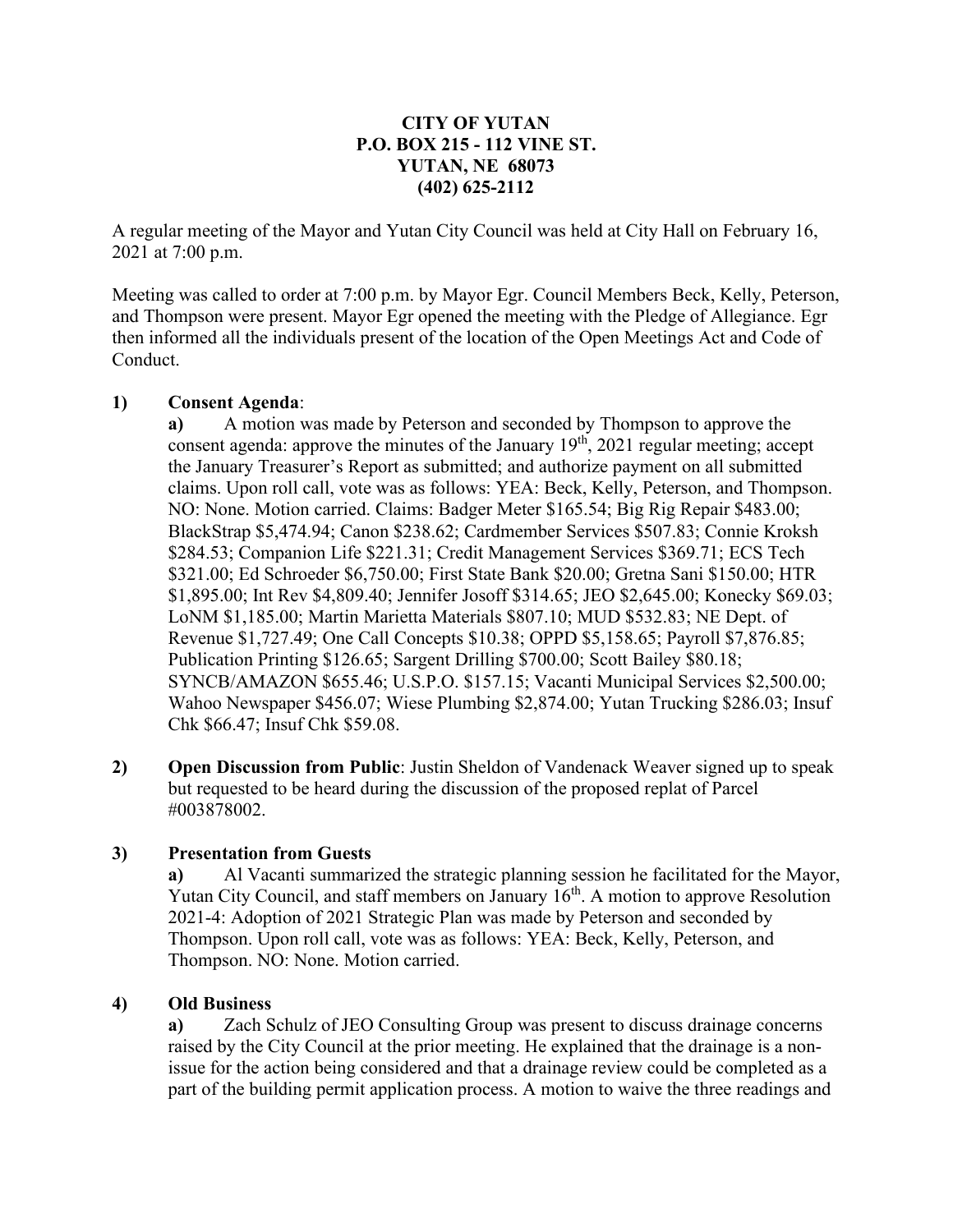approve Ordinance 772: Zoning Map Amendment to Rezone Lots 2-3, Gingers Run Addition to B-2 was made by Peterson and seconded by Beck. Upon roll call, vote was as follows: YEA: Beck, Kelly, and Peterson. NO: None. ABSTAIN: Thompson. Motion carried. A motion to approve Resolution 2021-1: Approval of a Conditional Use Permit to Allow Thompson & Sons, LLC to operate Multi-Family Dwellings on Lot 2, Gingers Run Addition was made by Peterson and seconded by Beck. Upon roll call, vote was as follows: YEA: Beck, Kelly, and Peterson. NO: None. ABSTAIN: Thompson. Motion carried.

**b)** A motion to approve the second reading of Ordinance 770: Sidewalk Code Enforcement was made by Thompson and seconded by Peterson. Upon roll call, vote was as follows: YEA: Beck, Kelly, Peterson, and Thompson. NO: None. Motion carried.

### *The Yutan City Council postponed item 5 until the arrival of the city attorney.*

### **6) Resolutions**

**a)** A motion to approve Resolution 2021-6: Approval of an Interlocal Agreement with Yutan Public School District for Skid Loader Usage was made by Thompson and seconded by Peterson. Upon roll call, vote was as follows: YEA: Beck, Kelly, Peterson, and Thompson. NO: None. Motion carried.

**b)** A motion to approve Resolution 2021-7: Approval of State Drinking Water Revolving Loan Fund Agreement and Authorization for Mayor Egr to Sign All Documents was made by Thompson and seconded by Beck. Upon roll call, vote was as follows: YEA: Beck, Kelly, Peterson, and Thompson. NO: None. Motion carried. **c)** City Administrator Bockelmann clarified that this resolution only added a fee for

snow removal to the master fee schedule. A motion to approve Resolution 2021-8: Adoption of Updated Master Fee Schedule was made by Thompson and seconded by Kelly. Upon roll call, vote was as follows: YEA: Beck, Kelly, Peterson, and Thompson. NO: None. Motion carried.

## **7) Other Action Items**

**a)** Zach Schulz of JEO Consulting Group summarized the scope of services set forth in the design and construction services agreement for lift station pumps. He noted that their services will be in compliance with the requirements of the State Clean Water Revolving Loan Fund. Council Member Thompson asked if a pump had been recently replaced and was told that one was replaced in 2017. Mr. Schulz explained that the current lift station pumps are undersized and maxed out electrically, which caused them to need to run 24 hours a day for several days of peak usage. Council Member Thompson explained that his concern is the significant overall cost of the project, which he did not feel is immediately needed. City Administrator Bockelmann agreed that the project is a more proactive one, but that the current pumps are already over capacity during peak flow events. A motion to approve the design and construction services agreement for lift station pumps with JEO Consulting Group for an amount not to exceed \$85,000.00 was made by Peterson and seconded by Kelly. Upon roll call, vote was as follows: YEA: Beck, Kelly, and Peterson. NO: Thompson. Motion carried.

*At this time, City Attorney Maureen Freeman-Caddy arrived at the meeting, so item 5*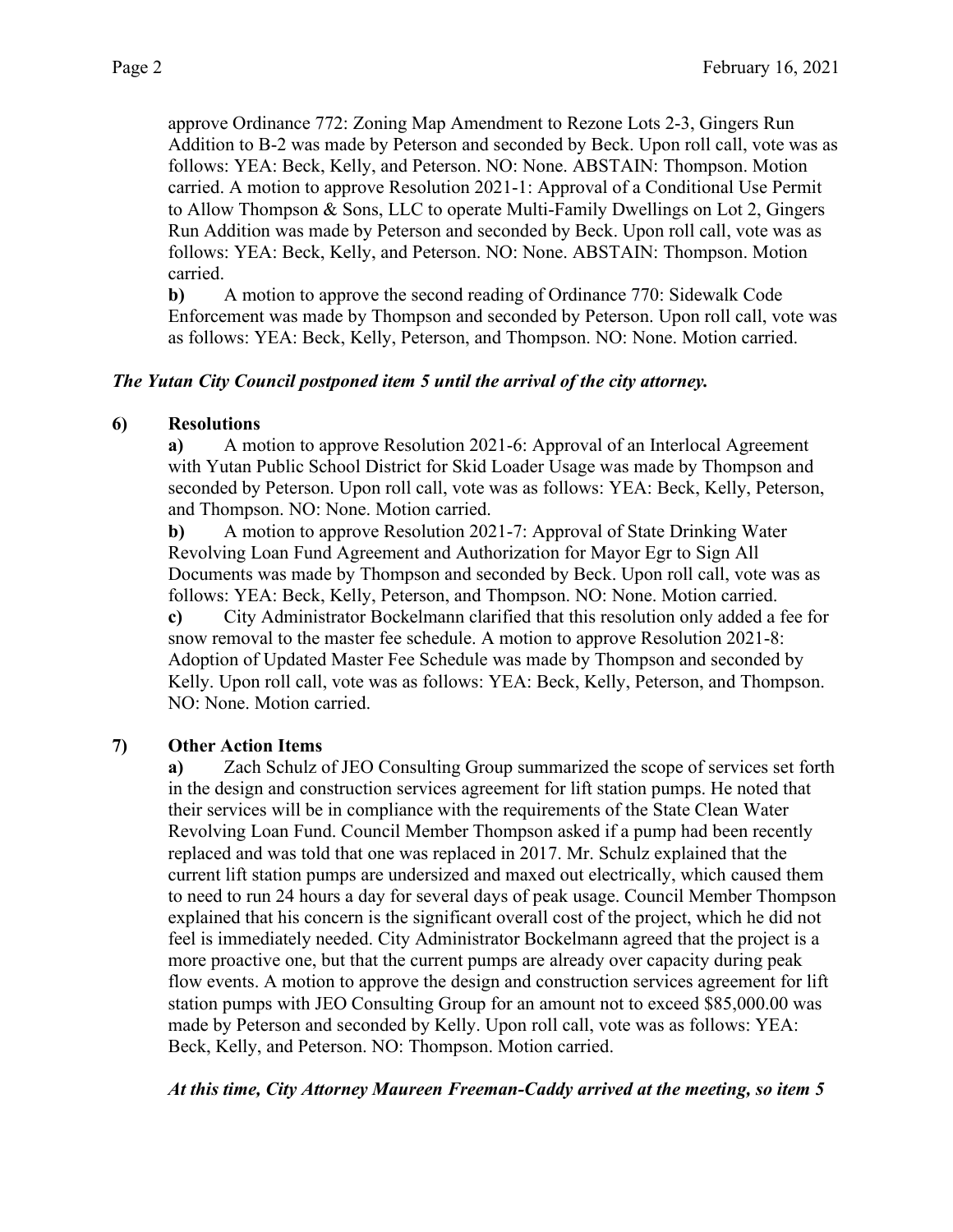### *on the agenda was discussed.*

# **5) Ordinances and Public Hearings**

**a)** Josh and Jake Thompson, the applicants, explained that they are hoping to subdivide their 24-acre lot into eight 3-acre lots that could retain their Transitional Agriculture (TA) zoning. City Administrator Bockelmann noted that the proposed development complies with the future land use map and meets the minimum lot size. City Attorney Maureen Freeman-Caddy explained that the outstanding issue on this action is the dedication of the street running through the development in the event of eventual annexation. Her recommendation was to dedicate the street as right-of-way, but noted that the issue is that would lower the lot sizes under the required there acres, causing hardship for the developer. The Planning Commission previously recommended looking into reducing the minimum lot size of the Residential Subdivision (RS) District and rezoning Mason Acres II to RS, though the city administrator and city attorney recommended against it to prevent undevelopable lots.; It was noted that the Nebraska Department of Environment and Energy may permit private septic systems on lots smaller than three acres, but the applicants would have to seek permission prior to the approval of the final plat. Mayor Egr opened the public hearing to consider the application to replat Parcel #003878002 into Lots 1-8, Mason Acres II at 7:40 p.m. Greg Baumann told the Council that he wants an easement to access their adjacent lot. Justin Sheldon, an attorney with Vandenack Weaver LLC, was present to represent the adjacent lot owners and explained their reasoning for believing that an easement to access their lot for agricultural purposes already exists for this property. Mr. Sheldon requested that the replat not be approved until the easement issue is settled. The applicants stated that they have no intention of granting an easement for this property and that this matter has been referred to their attorneys. The city administrator asserted his position that this is a private, civil matter that should not impact the action taken by the Council, and the city attorney agreed. The city attorney further stated that her opinion is that it is premature to approve the replat until the street dedication issue is resolved. The applicants suggested tabling the replat to allow for further discussion with the adjacent landowner about potential land acquisition and reconfiguring the lots to allow for the street to become dedicated right-of-way. Mayor Egr closed the public hearing at 7:56 p.m. City Administrator Bockelmann described each waiver being requested by the applicants for the Council's consideration. A motion to table the consideration of waivers and Resolution 2021-5: Approval of Mason Acres II Subdivision was made by Kelly and seconded by Peterson. Upon roll call, vote was as follows: YEA: Beck, Kelly, and Peterson. NO: None. ABSTAIN: Thompson. Motion carried.

## **7) Other Action Items**

**b)** A motion to approve the purchase of an Artic sectional snow pusher for \$8,500.00, which the city administrator received verbal approval from each elected official to purchase prior to the meeting, as prescribed in the City's emergency purchase authorization policy, was made by Thompson and seconded by Peterson. Upon roll call, vote was as follows: YEA: Beck, Kelly, Peterson, and Thompson. NO: None. Motion carried.

**c)** A motion to authorize Mayor Egr to sell the Western Tornado 1.8 Yard Hopper